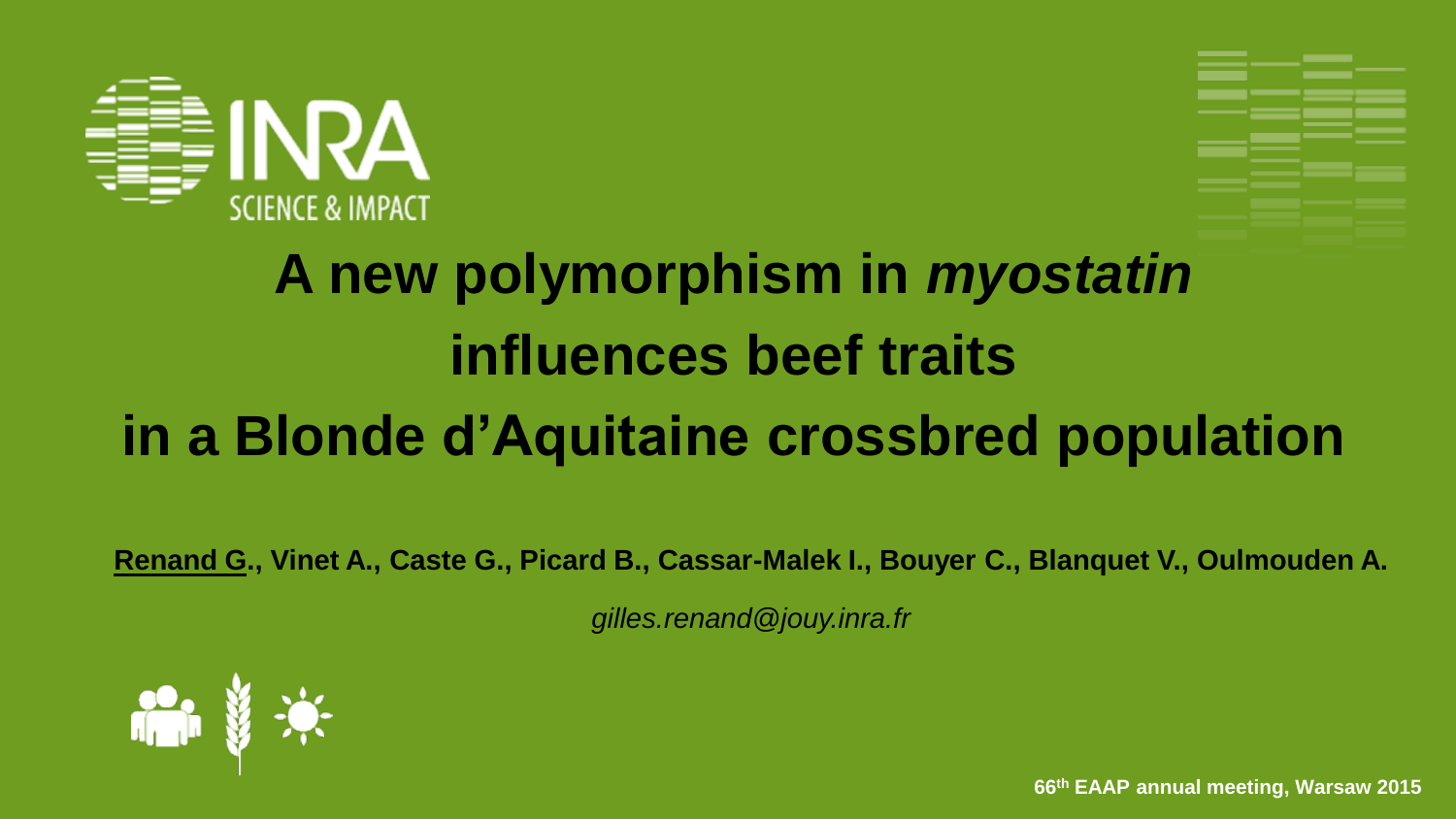### **Blond d'Aquitaine breed**

#### **Highly muscled cattle**



*www.midatest.fr*

#### **High Carcass Yield High Lean/Fat**

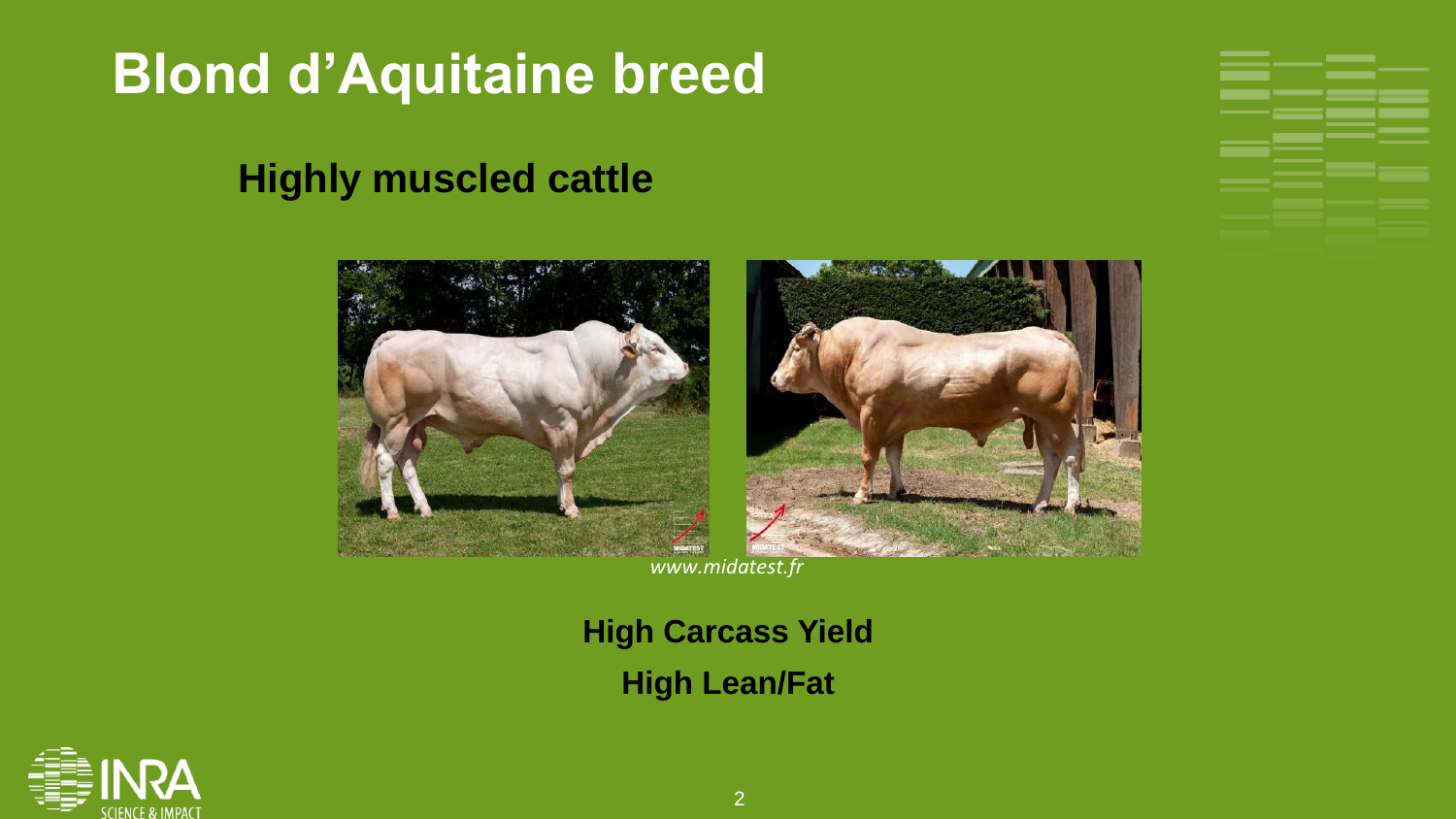### **Blond d'Aquitaine breed**

#### **Sire breed effects on beef traits**

Synthesis of 15 terminal cross-breeding experiments *(Renand et al., 1992)*



Is the high muscling of Blonde d'Aquitaine related to double-muscling ?

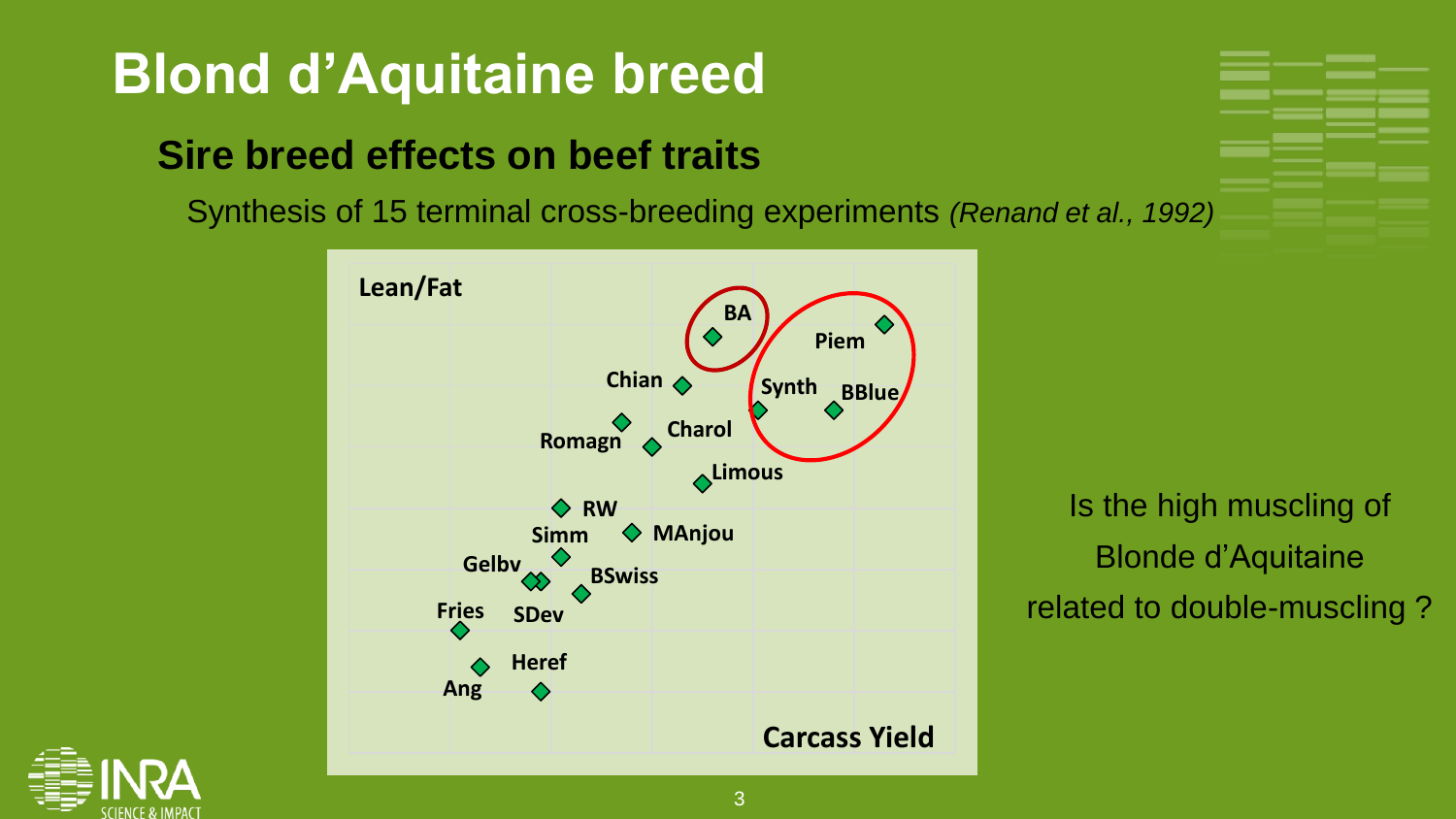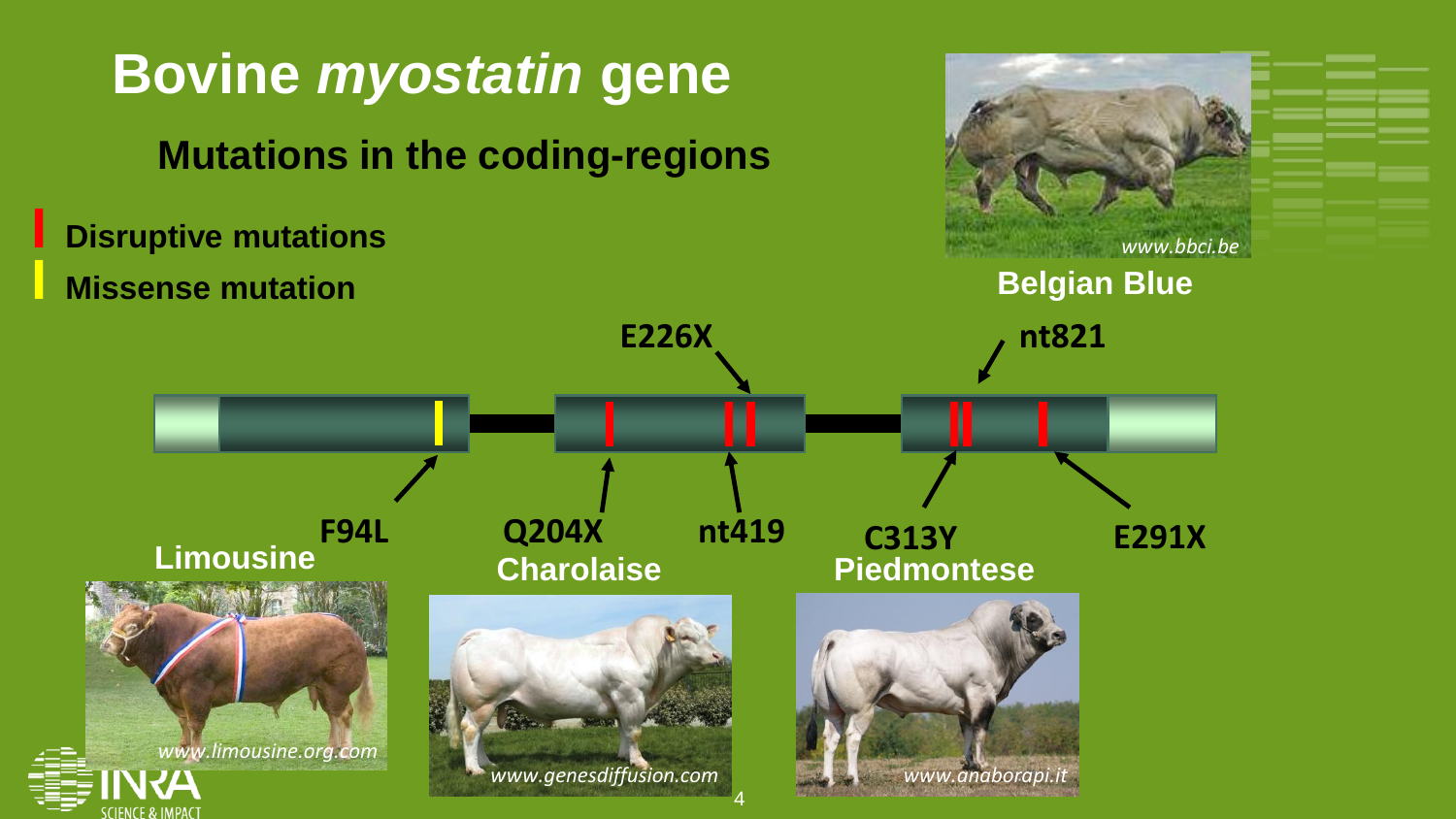#### **Bovine** *myostatin* **gene**

**I Polymorphisms in non-coding region**



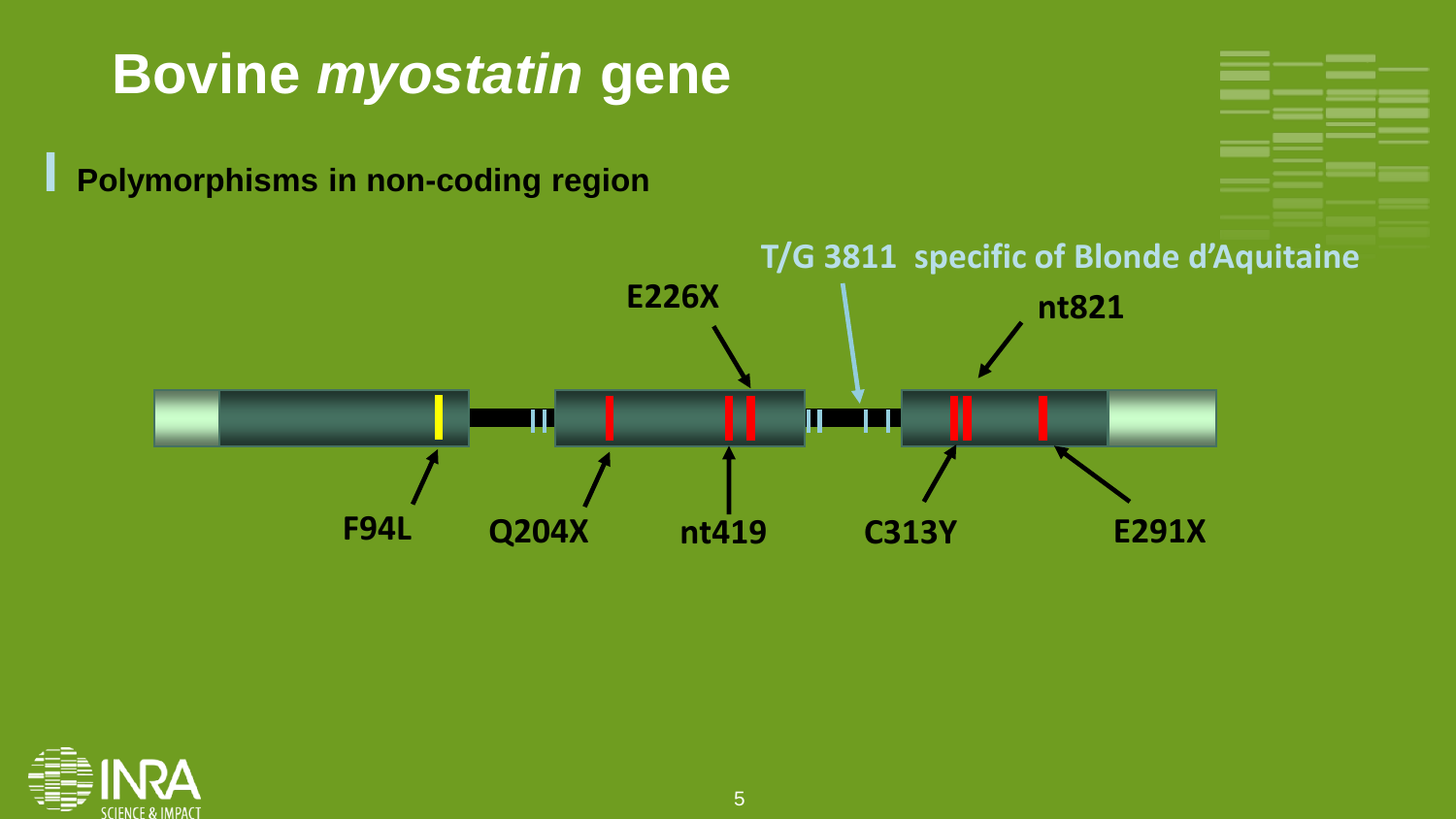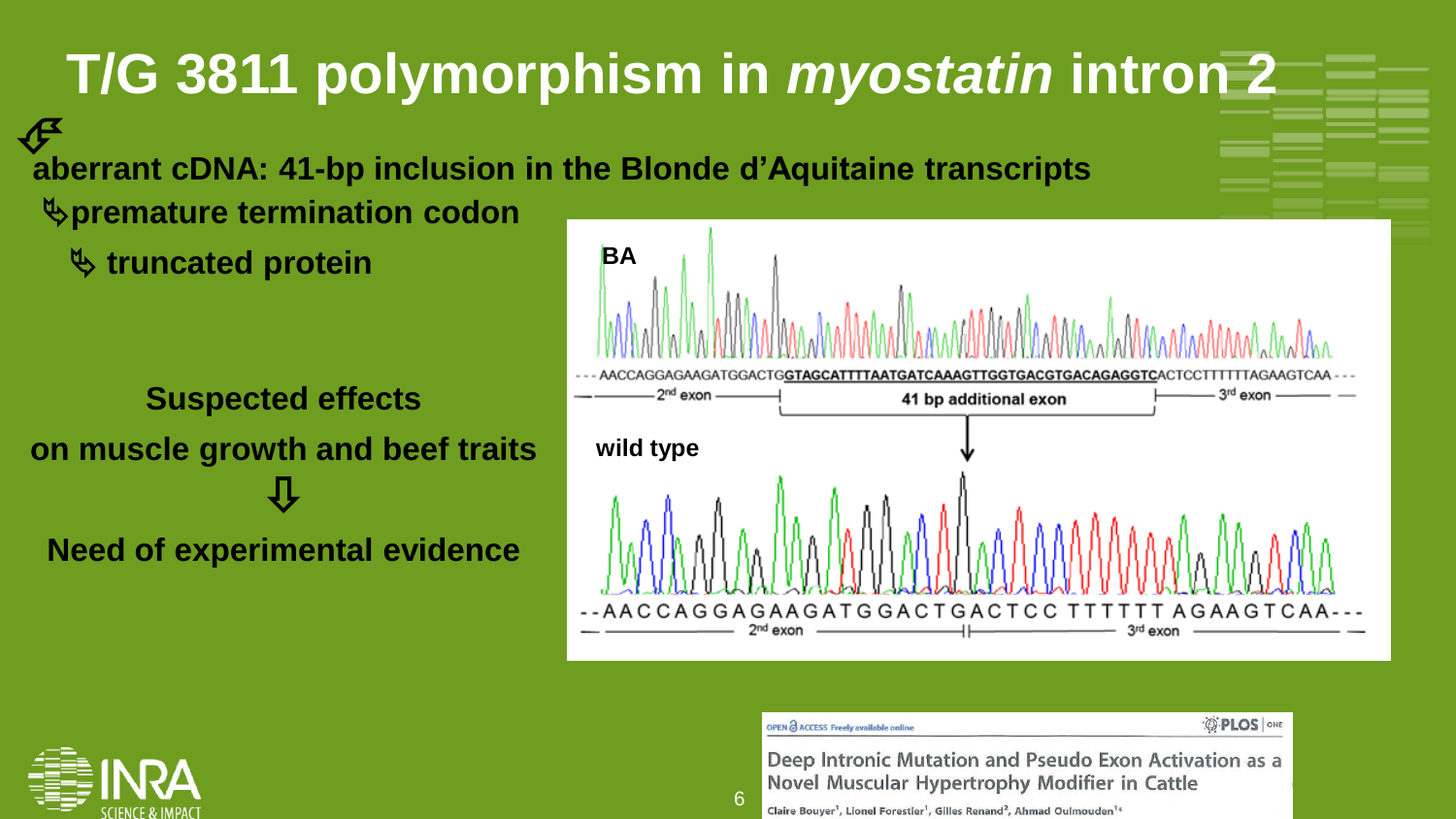### **The experiment design**





**3 F1 sires 9 F1 cows** Holstein cows **G**/**T**







| genotypes | F <sub>2</sub> | BС  |
|-----------|----------------|-----|
| G/G       | 1/4            | 0   |
| G/T       | 1/2            | 1/2 |
| T/T       | 1/4            | 1/2 |







**F2 BC**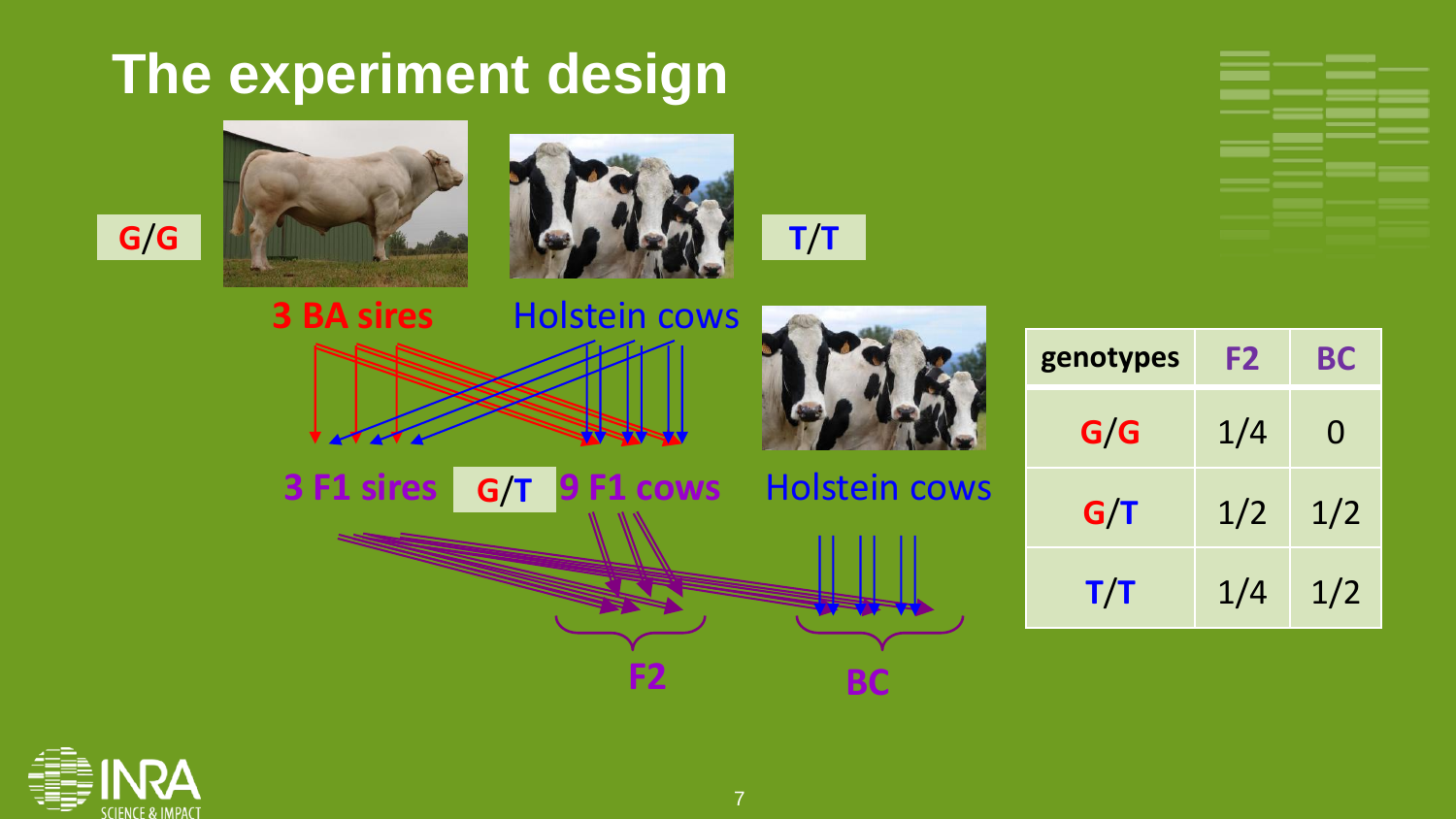### **The experiment design**





**3 F1 sires 9 F1 cows** Holstein cows **G**/**T**







**56 calves**

| genotypes | F2 | BС |
|-----------|----|----|
| G/G       | 8  | 0  |
| G/T       | 25 | 5  |
| T/T       | 10 | 8  |





8

**F2 BC**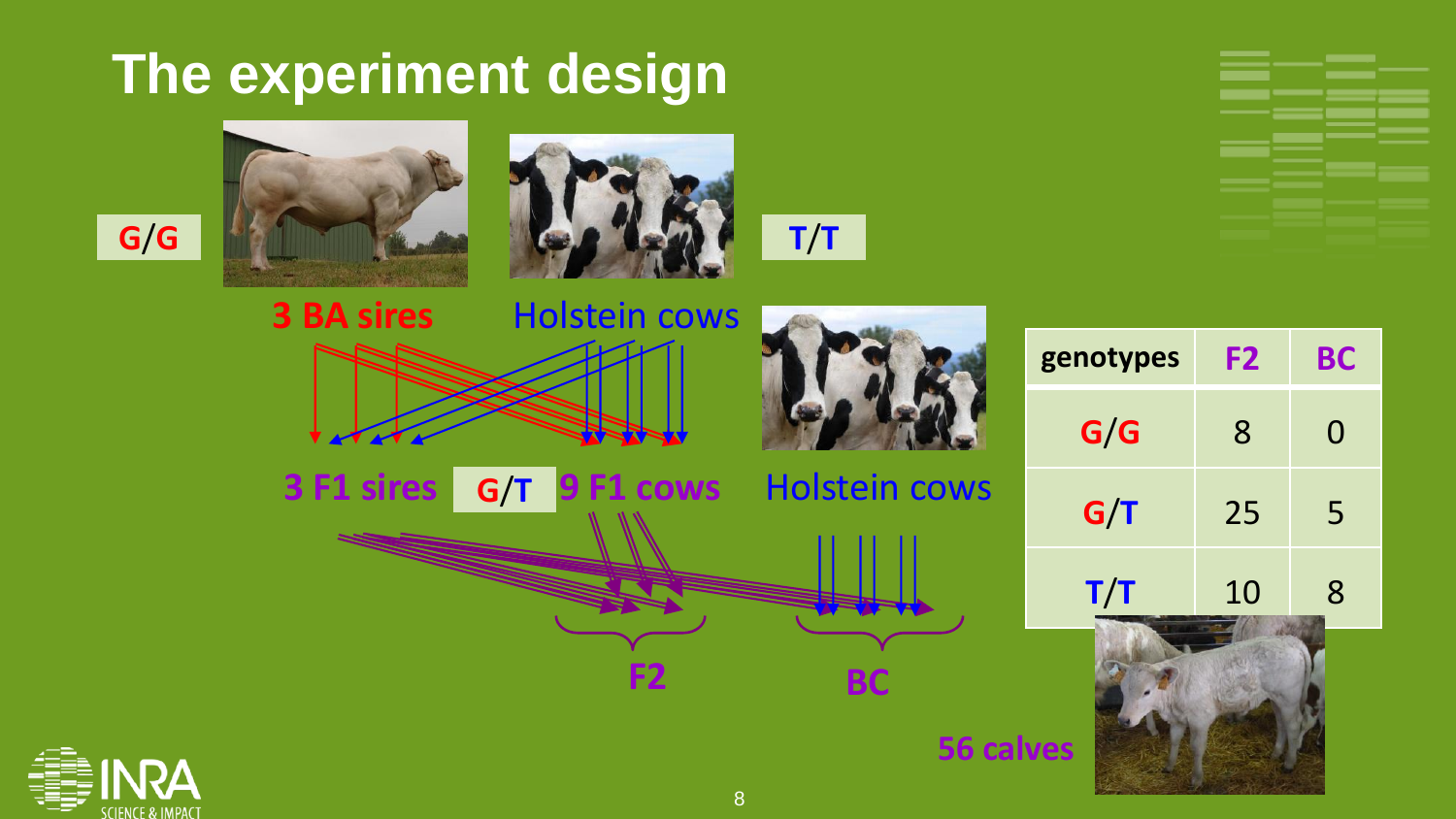# **Animals, Traits and Statistical analysis**

#### **Veal calves**

Intensively fattened with a complete milk diet Slaughtered at a fixed age =  $156 \pm 5$  days (average Live Weight =  $207 \pm 14$  kg)

| Live traits              | <b>Carcass traits</b>    | LT and TB muscle traits |
|--------------------------|--------------------------|-------------------------|
| <b>Birth Weight</b>      | Dressing %               | <b>Myosin HC I</b>      |
| <b>ADG</b>               | <b>Muscularity score</b> | <b>Myosin HC IIa</b>    |
| <b>Muscularity score</b> | <b>Fatness score</b>     | <b>Myosin HC IIx</b>    |
| Skin thinness score      | <b>Carcass length</b>    | <b>ICDH</b> activity    |
|                          | <b>Bone thinness</b>     | <b>LDH</b> activity     |
|                          | Carcass muscle colour    |                         |

#### **Model** *(proc GLM)*

y = Sex + Crossbreeding + Sire + Genotype + error

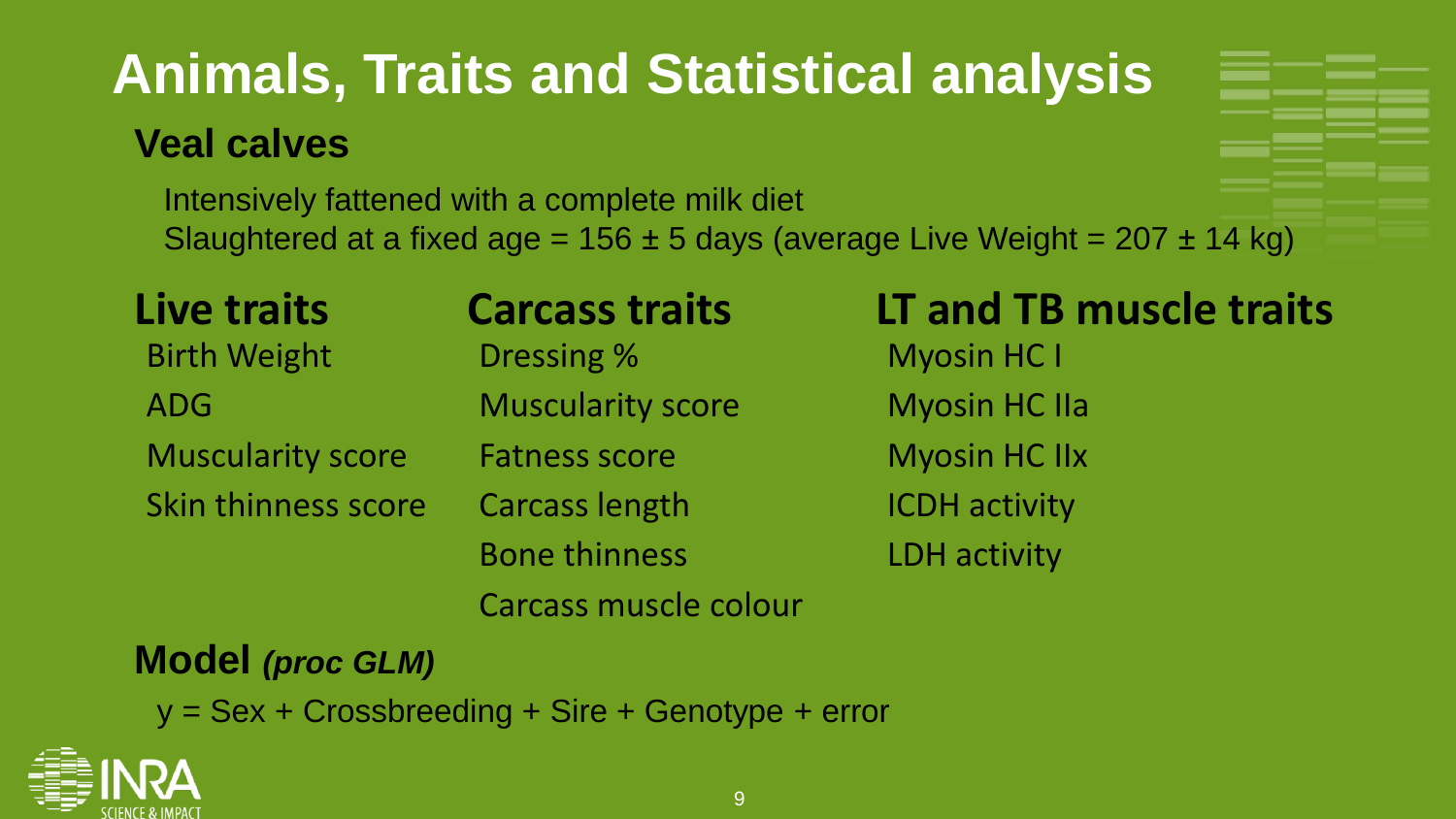



*Results are presented in deviation to the T/T genotype standardized by the phenotypic standard deviation* 

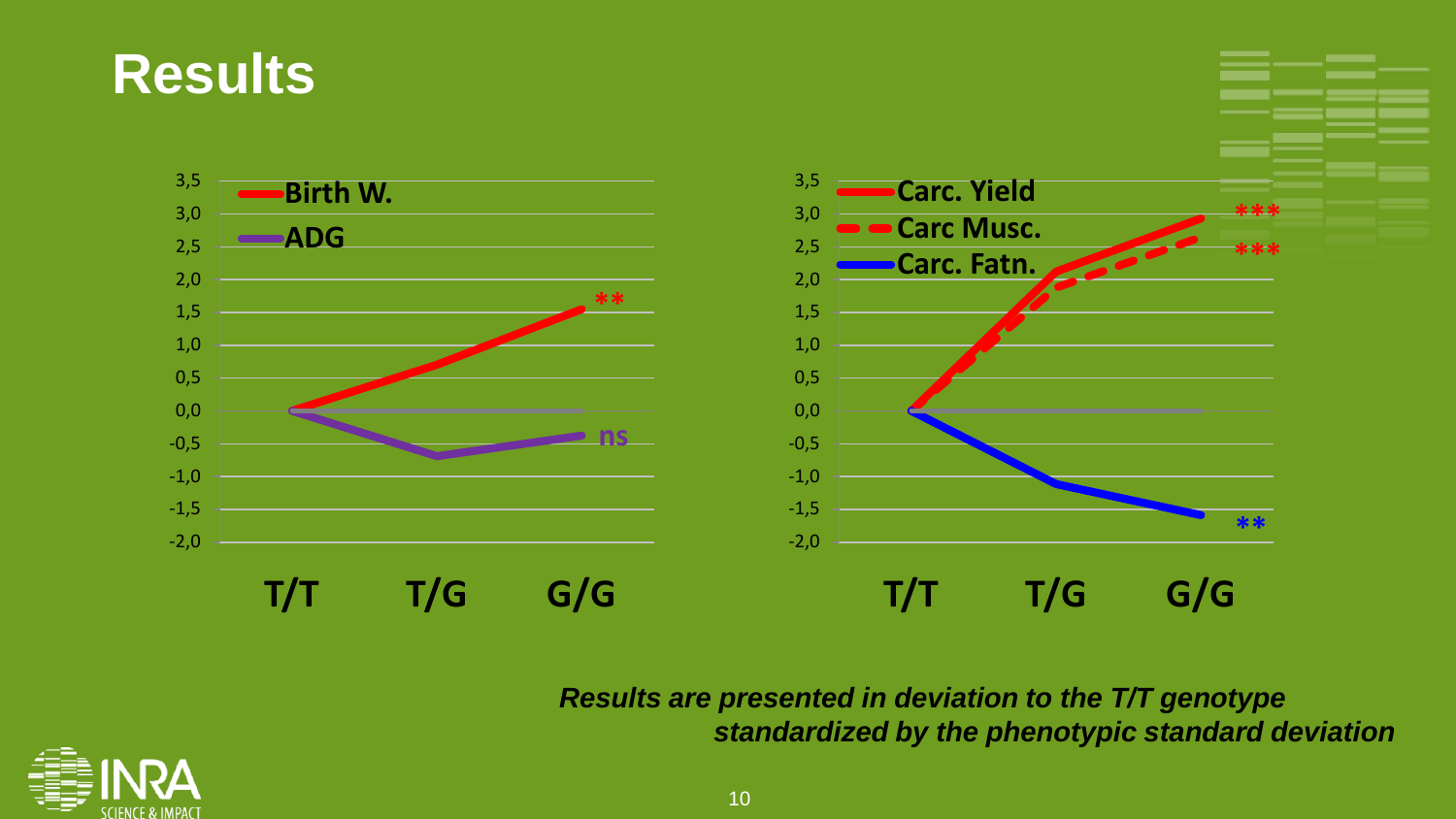#### **Results**



*Results are presented in deviation to the T/T genotype standardized by the phenotypic standard deviation* 

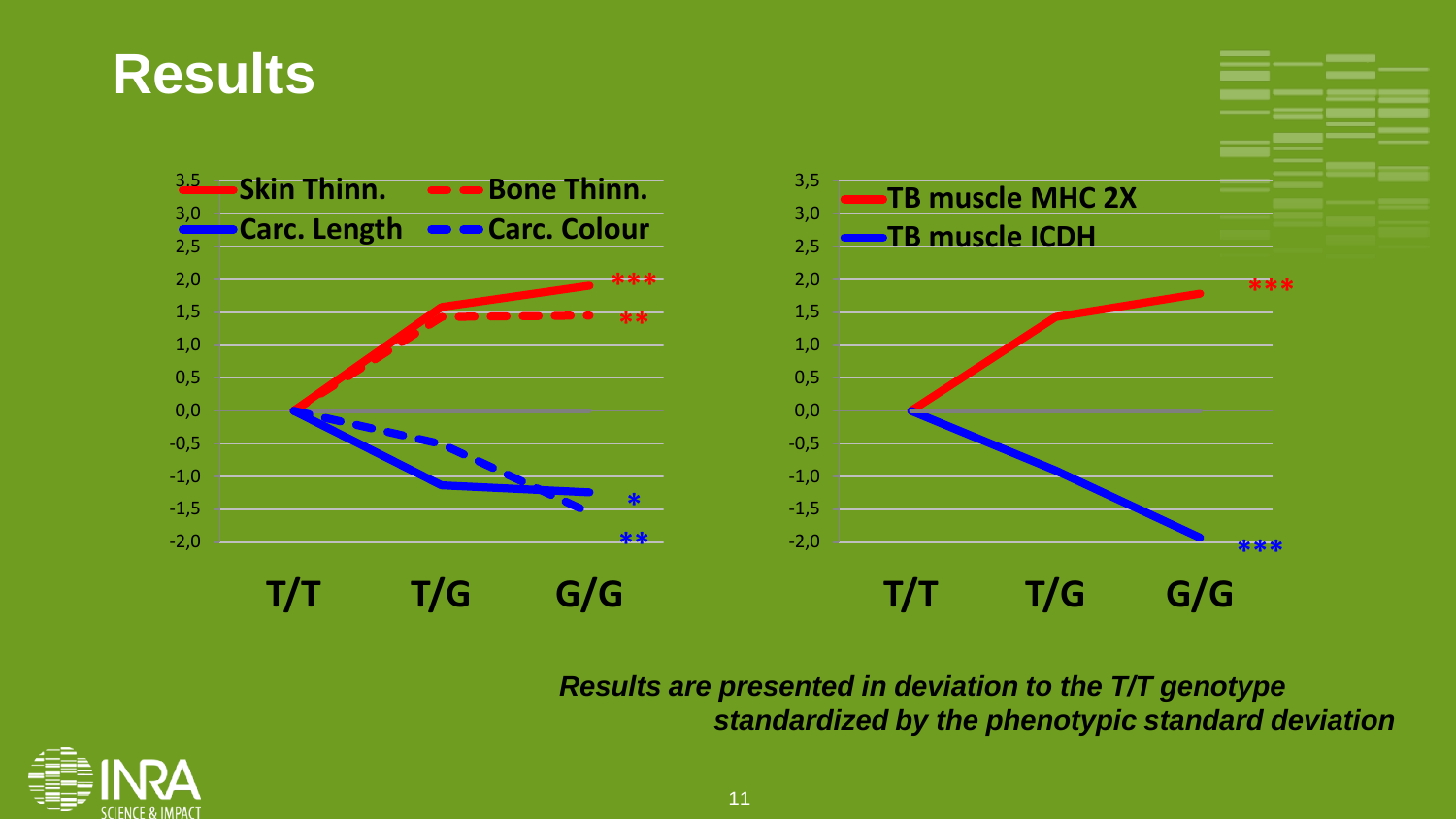### **Conclusion (1)**

**The mutation has highly significant effects on carcass traits : positive on dressing percentage and muscularity negative on carcass fatness**



**The mutation has no effect on the characteristics of** *Longissimus thoracis* **muscle** 

**The mutation has highly significant effects on the characteristics of the** *Triceps brachii m***uscle:** 

- **lower oxidative activity**
- **higher proportion of myosin heavy chain IIx**
	- **higher proportion of fast glycolytic fibers.**